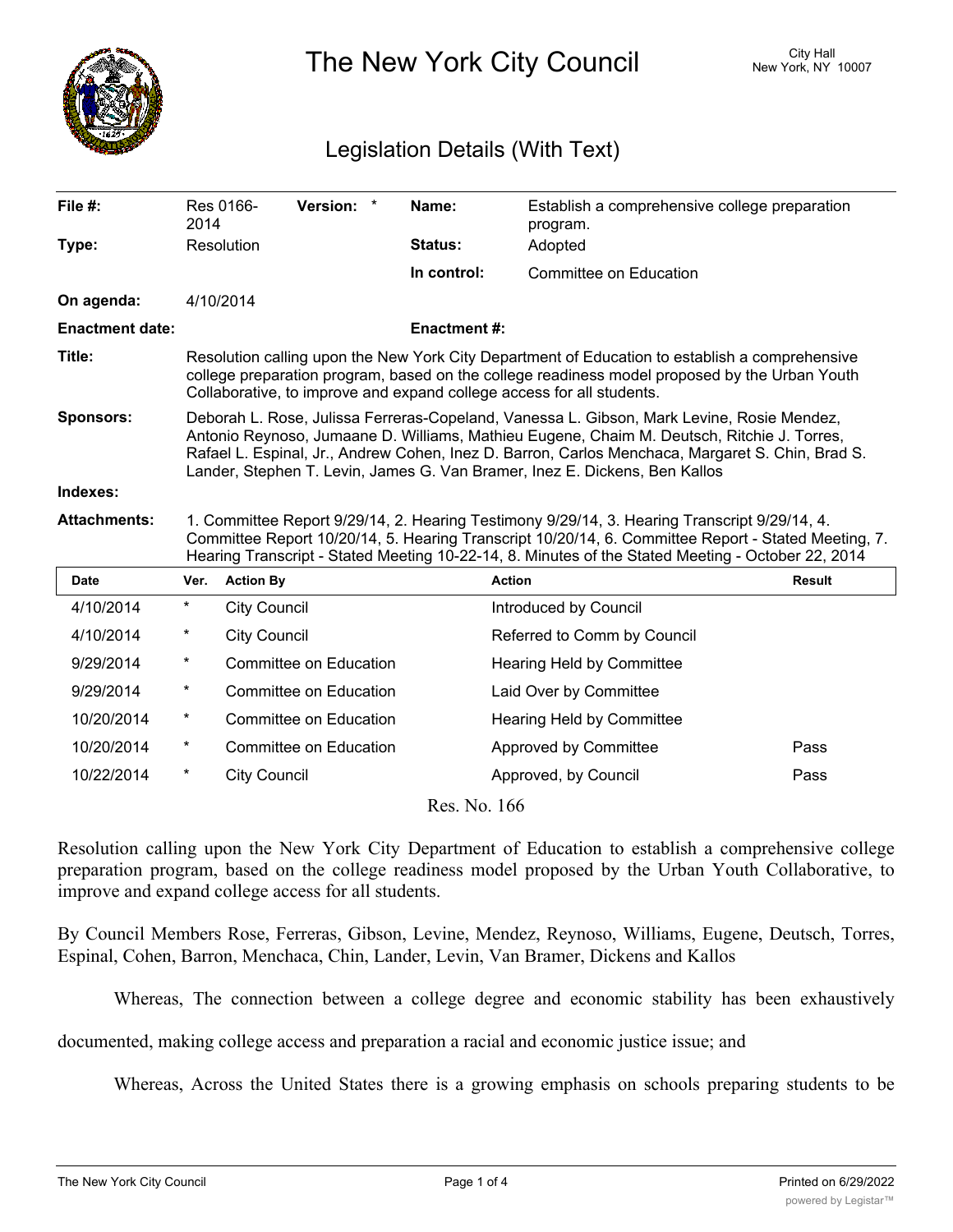## **File #:** Res 0166-2014, **Version:** \*

college and career ready; and

Whereas, Forty-five states, including New York, have adopted the Common Core State Standards, which are designed to reflect the knowledge and skills that young people need for success in college and careers; and

Whereas, The New York City Department of Education (DOE) already includes college readiness metrics as part of the Progress Reports used to evaluate schools; and

Whereas, Since 2011-12, Progress Reports also include postsecondary enrollment rate data, which is the percentage of students who graduate and have enrolled in a two- or four-year college, vocational program, or public service program such as the military or AmeriCorps; and

Whereas, According to DOE data released in November 2013, only 49.7 percent of the class of 2012 enrolled in a two- or four-year college, vocational program, or public service program after graduation; and

Whereas, The DOE should do more to help schools improve their college readiness and college enrollment rates; and

Whereas, The Urban Youth Collaborative (UYC), New York City's largest youth-led organization, has created a set of proposals to ensure that high schools serving low-income youth of color meet the new DOE standards for college enrollment; and

Whereas, UYC's "Get Us To College" platform proposes that the DOE launch a systemwide assessment of what schools are currently doing to support students through the college process and make that assessment public; and

Whereas, UYC also recommends that the DOE create an early warning system so that all high school students know how many credits they have, what classes they should be taking to prepare for college, and whether they are on track for graduation and college; and

Whereas, Further, UYC proposes that school guidance counselors should have a maximum of 250 students on their caseload and, in addition, that every school should have one well-trained college counselor for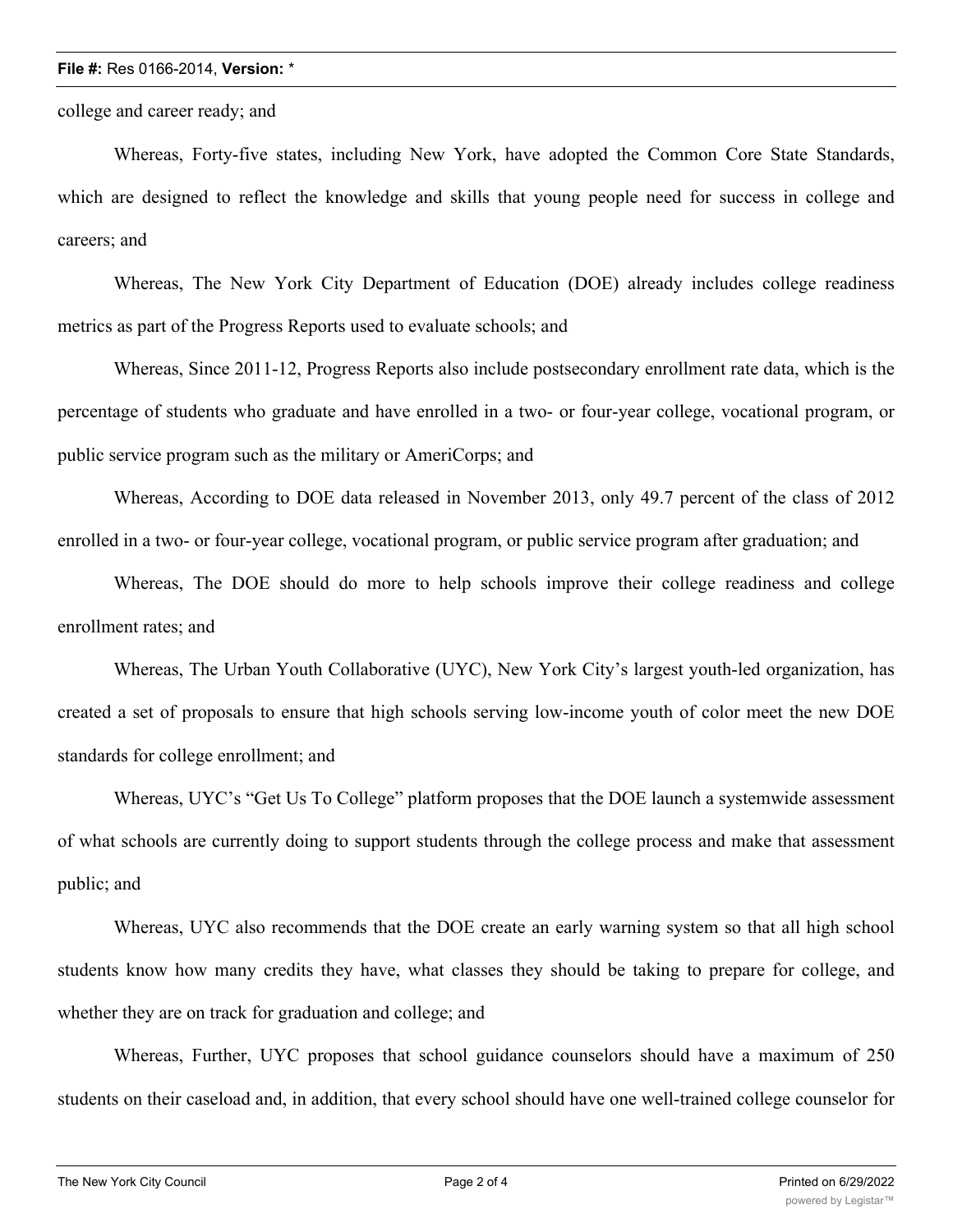## **File #:** Res 0166-2014, **Version:** \*

every 100 seniors, who starts working with students as early as 9th grade; and

Whereas, Student Success Centers (SSCs), which are located in several City high schools, train high school students to help other students navigate every step of the college process, and have significantly improved college acceptances and financial aid packages, played a critical role in creating school-wide "college going cultures" and have effectively served undocumented students; and

Whereas, UYC calls on the DOE to maintain support for the existing SSCs and to launch additional ones at low-performing multi-campus high schools; and

Whereas, According to the Institute for Student Achievement, Distributive Guidance is a proven model of teachers supporting students through the college process in advisories; and

Whereas, UYC also calls on the DOE to ensure that schools using the Distributive Guidance model provide teachers with ongoing training, adequate time to fulfill their college support role, and the necessary resources for the program; and

Whereas, The Summer Bridge to College program, as well as similar programs, train college students to return to their high schools to assist new and prospective high school graduates with completing financial aid documents, registering for classes, filling out paperwork, and staying on track to start college in the fall; and

Whereas, UYC also proposes that the DOE provide funding and support to high schools to implement similar "bridge to college" programs at all NYC high schools; and

Whereas, Students in New York City's public schools would benefit from implementation of UYC's "Get Us To College" proposals to support students through the college application process and prepare them to enroll in college; now, therefore, be it

Resolved, That the Council of the City of New York calls upon the New York City Department of Education to establish a comprehensive college preparation program, based on the college readiness model proposed by the Urban Youth Collaborative, to improve and expand college access for all students.